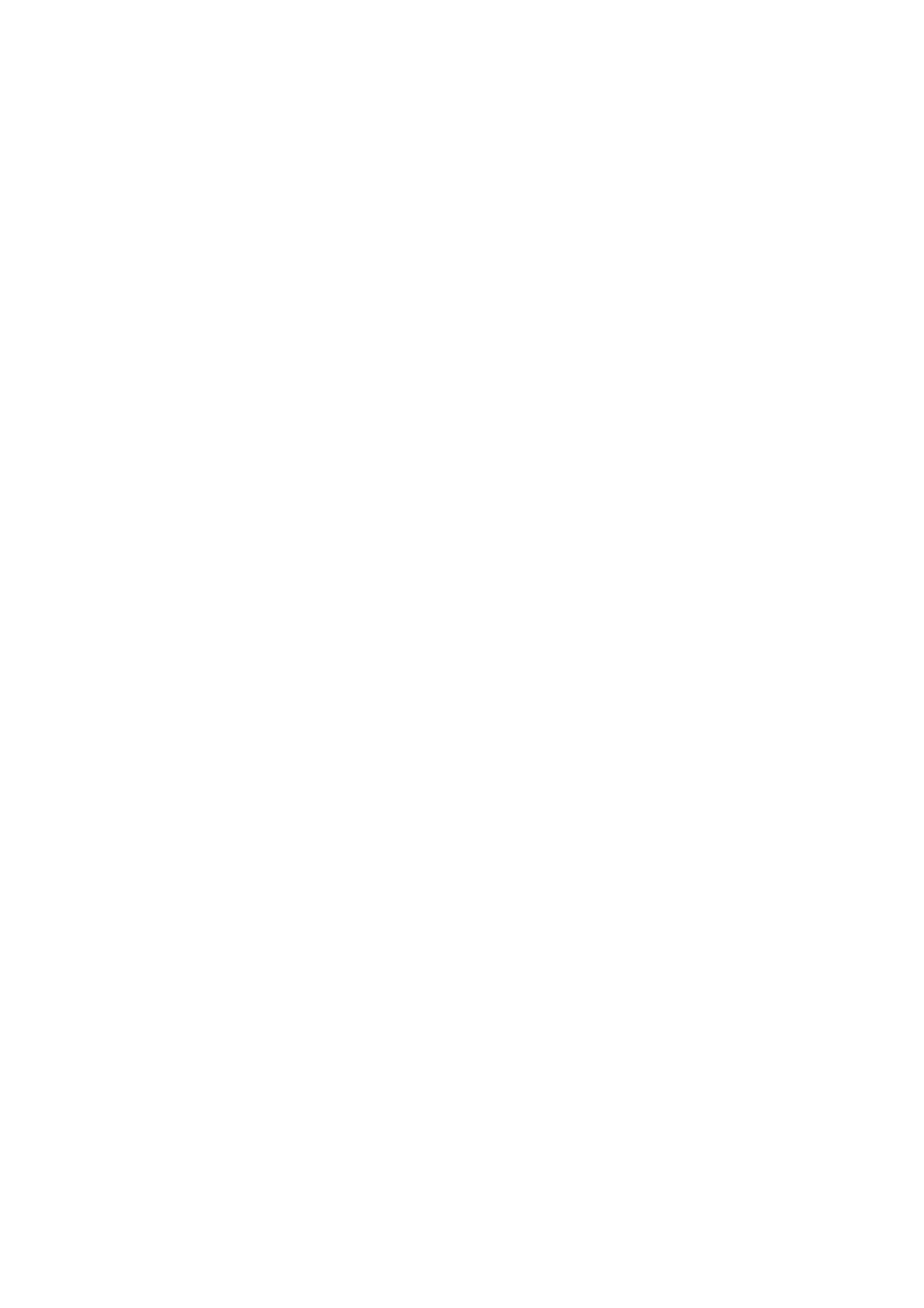# EUROPEAN STANDARD NORME EUROPÉENNE EUROPÄISCHE NORM

# **EN ISO 15301:2001/AC**

June 2007 Juin 2007 Juni 2007

**ICS** 67.200.10

English version Version Française Deutsche Fassung

Animal and vegetable fats and oils - Determination of sediment in crude fats and oils - Centrifuge method (ISO 15301:2001/Cor 1:2007)

Corps gras d'origines animale et végétale - Détermination de la teneur en sédiment dans des corps gras bruts - Méthode par centrifugation (ISO 15301:2001/Cor 1:2007)

Tierische und pflanzliche Fette und Öle - Bestimmung des Sedimentgehaltes in rohen Fetten und Ölen - Zentrifugenverfahren (ISO 15301:2001/Cor 1:2007)

This corrigendum becomes effective on 13 June 2007 for incorporation in the three official language versions of the EN.

Ce corrigendum prendra effet le 13 juin 2007 pour incorporation dans les trois versions linguistiques officielles de la EN.

Die Berichtigung tritt am 13.Juni 2007 zur Einarbeitung in die drei offiziellen Sprachfassungen der EN in Kraft.



EUROPEAN COMMITTEE FOR STANDARDIZATION COMITÉ EUROPÉEN DE NORMALISATION EUROPÄISCHES KOMITEE FÜR NORMUNG

**Management Centre: rue de Stassart, 36 B-1050 Brussels**

© 2007 CEN All rights of exploitation in any form and by any means reserved worldwide for CEN national Members. Tous droits d'exploitation sous quelque forme et de quelque manière que ce soit réservés dans le monde entier aux membres nationaux du CEN.

Alle Rechte der Verwertung, gleich in welcher Form und in welchem Verfahren, sind weltweit den nationalen Mitgliedern von CEN vorbehalten.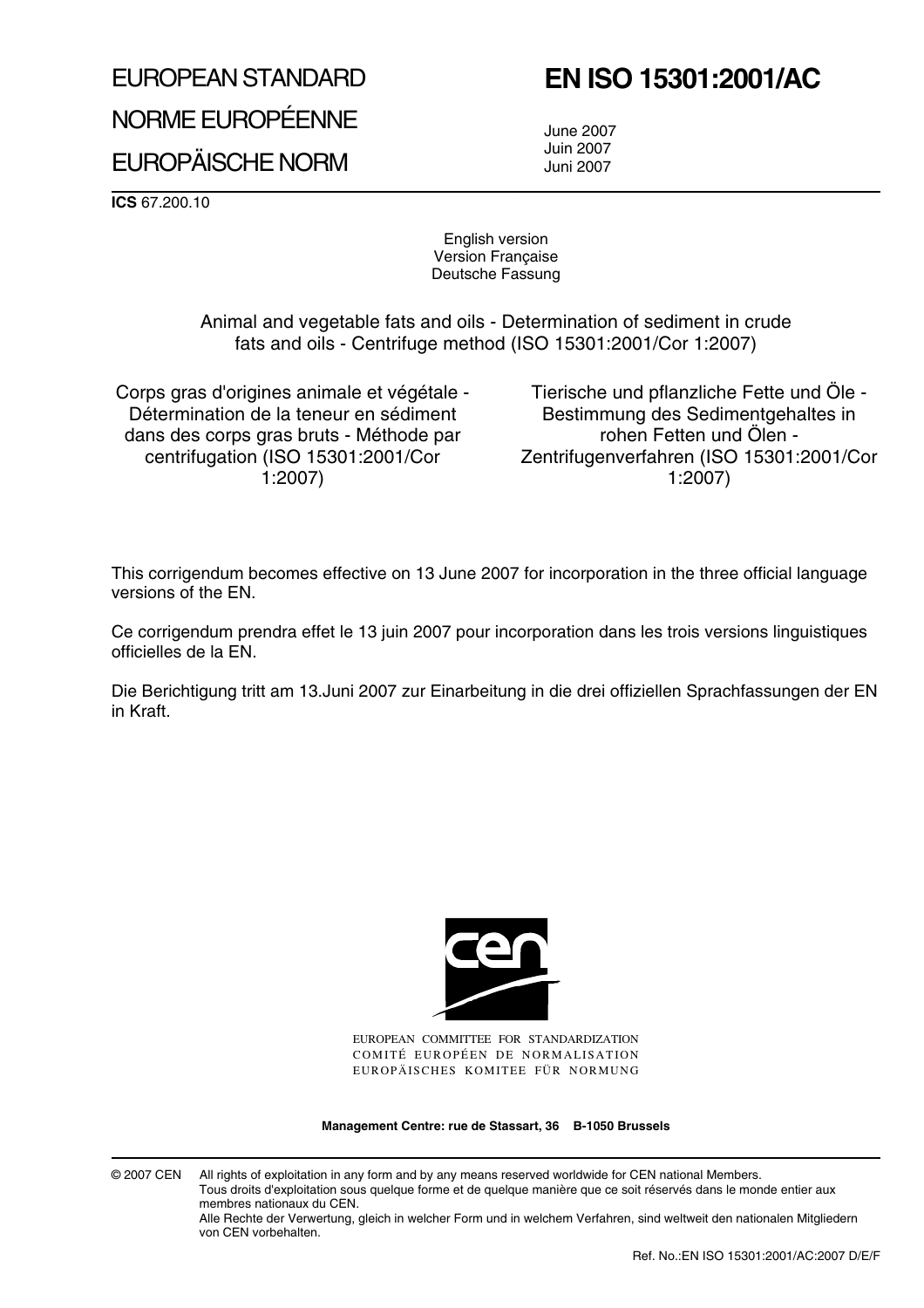#### **English version**

#### **Endorsement Notice**

The text of ISO 15301:2001/Cor.1:2007 has been approved by CEN as a European Corrigendum without any modifications.

#### **Version française**

#### **Notice d'entérinement**

Le texte de l'ISO 15301:2001/Cor.1:2007 a été approuvé par le CEN comme Corrigendum européen sans aucune modification.

#### **Deutsche Fassung**

*Seite 3, Anwendungsbereich* 

Ersetze den zweiten Absatz durch:

Das Verfahren gilt für Rohfette und -öle, die durch Extraktion und/oder Pressen gewonnen wurden, und für Öle mit einem Sedimentgehalt von 0,1 ml je 100 g bis 15 ml je 100 g.

*Seite 5, Auswertung* 

Ersetze den letzten Satz durch:

Der Mittelwert der Ergebnisse beider Zentrifugenröhrchen wird berechnet und das Ergebnis wird auf 0,1 ml je 100 g angegeben.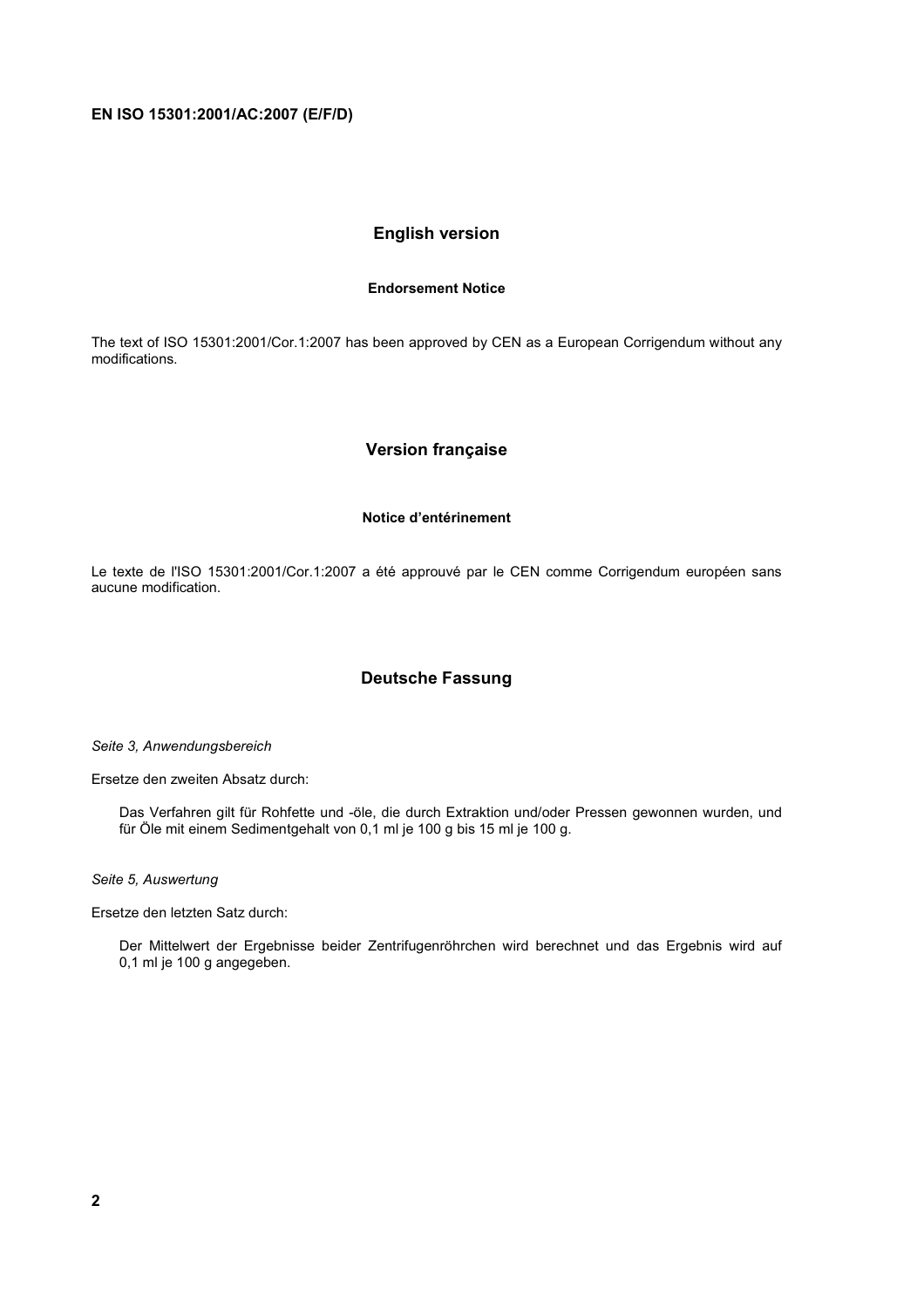

Published 2007-03-01

INTERNATIONAL ORGANIZATION FOR STANDARDIZATION • МЕЖДУНАРОДНАЯ ОРГАНИЗАЦИЯ ПО СТАНДАРТИЗАЦИИ • ORGANISATION INTERNATIONALE DE NORMALISATION

### **Animal and vegetable fats and oils — Determination of sediment in crude fats and oils — Centrifuge method**

TECHNICAL CORRIGENDUM 1

*Corps gras d'origines animale et végétale — Détermination de la teneur en sédiment dans des corps gras bruts — Méthode par centrifugation* 

*RECTIFICATIF TECHNIQUE 1*

Technical Corrigendum 1 to ISO 15301:2001 was prepared by Technical Committee ISO/TC 34, *Food products*, Subcommittee SC 11, *Animal and vegetable fats and oils.*

 $\overline{a}$ 

*Page 1, Scope*

Replace the 2nd paragraph by the following:

The method is applicable to crude oils and to oils with a sediment content of 0,1 ml per 100 g to 15 ml per 100 g, obtained by means of extraction and/or crushing.

*Page 3, Clause 9* 

Replace the last sentence by the following:

Calculate the mean of the results for the two tubes and report the results to the nearest 0,1 ml per 100 g.

©ISO 2007 – All rights reserved